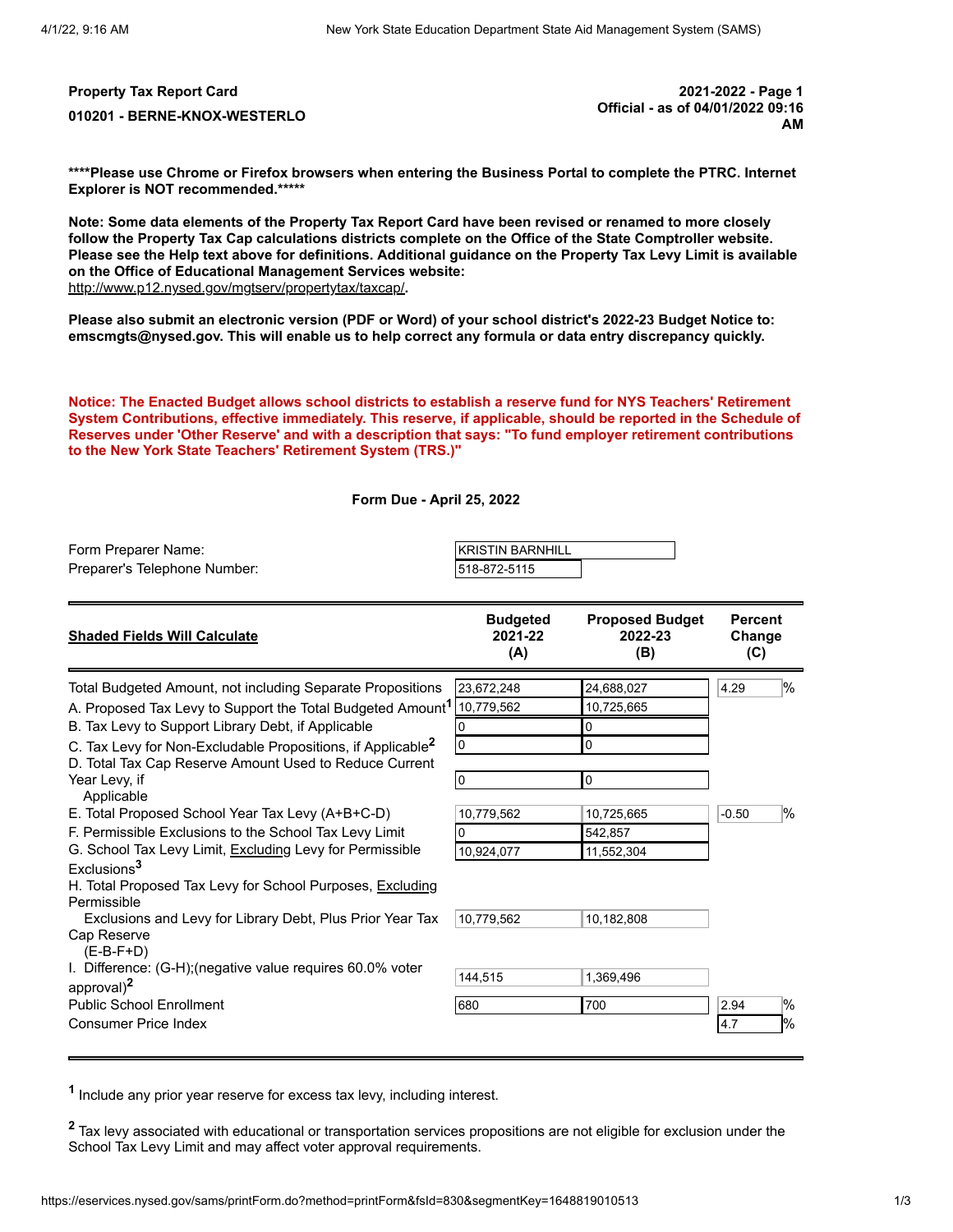**<sup>3</sup>** For 2022-23, includes any carryover from 2021-22 and excludes any tax levy for library debt or prior year reserve for excess tax levy, including interest.

|                                          |                                                                                                                                                         |                                                                                                                  | <b>Actual 2021-22</b><br>(D)                | Estimated 2022-23<br>(E)                                                                                     |                                                                                                       |
|------------------------------------------|---------------------------------------------------------------------------------------------------------------------------------------------------------|------------------------------------------------------------------------------------------------------------------|---------------------------------------------|--------------------------------------------------------------------------------------------------------------|-------------------------------------------------------------------------------------------------------|
| Percent of the Total Budget              | Adjusted Restricted Fund Balance<br>Assigned Appropriated Fund Balance<br>Adjusted Unrestricted Fund Balance<br>Adjusted Unrestricted Fund Balance as a |                                                                                                                  | 3,320,949<br>1,300,000<br>1,543,517<br>6.52 | 3,640,949<br>410,000<br>987,521<br>$\%$<br>4.00                                                              | $\frac{9}{6}$                                                                                         |
|                                          |                                                                                                                                                         |                                                                                                                  | <b>Schedule of Reserve Funds</b>            |                                                                                                              |                                                                                                       |
| <b>Reserve Type</b>                      | <b>Reserve Name</b>                                                                                                                                     | <b>Reserve</b><br>Description *                                                                                  | 3/31/22 Actual<br><b>Balance</b>            | 6/30/22 Estimated<br><b>Ending Balance</b>                                                                   | <b>Intended Use of</b><br>the Reserve in the<br>2022-23 School<br>Year<br>(Limit 200<br>Characters)** |
|                                          | Property Loss, Liability, or Other Reserve.                                                                                                             |                                                                                                                  |                                             | Note: Be sure to click on the Save button at the bottom after each additional Reserve you add under Capital, |                                                                                                       |
| Capital                                  | <b>FACILITIES</b>                                                                                                                                       | For the cost of any $\boxed{1,116,105}$<br>object or purpose<br>for which bonds<br>may be issued.                |                                             | 1,316,105                                                                                                    | TO FUND NEXT<br>CAPITAL BUILDING<br>PROJECT IN 2024                                                   |
| Capital                                  | TRANSPORTATIONFor the cost of any                                                                                                                       | object or purpose<br>for which bonds<br>may be issued.                                                           | 684,838                                     | 834,838                                                                                                      | \$150,000 TO<br>PURCHASE BUSES                                                                        |
| Repair                                   | <b>REPAIR</b>                                                                                                                                           | For the cost of<br>repairs to capital<br>improvements or<br>equipment.                                           | 40,000                                      | 40,000                                                                                                       | <b>NO PLAN TO USE</b>                                                                                 |
| Workers<br>Compensation                  |                                                                                                                                                         | For self-insured<br>Workers<br>Compensation and<br>benefits.                                                     |                                             |                                                                                                              |                                                                                                       |
| Insurance                                | Unemployment UNEMPLOYMENT For reimbursement 101,973                                                                                                     | to the State<br>Unemployment<br>Insurance Fund.                                                                  |                                             | 101,973                                                                                                      | <b>NO PLAN TO USE</b>                                                                                 |
| Reduction                                | Reserve for Tax TAX REDUCTION                                                                                                                           | For the gradual use $\boxed{4,015}$<br>of the proceeds of<br>the sale of school<br>district real<br>property.    |                                             | 4,015                                                                                                        | <b>WILL USE \$4,015</b><br><b>TO REDUCE</b><br><b>TAXES</b>                                           |
| Mandatory<br>Reserve for<br>Debt Service | <b>DEBT SERVICE</b>                                                                                                                                     | For proceeds from<br>the sale of district<br>capital assets or<br>improvement,<br>restricted to debt<br>service. | 14,000                                      | 14,000                                                                                                       | <b>WILL ISE \$14,000</b><br>TO REDUCE DEBT                                                            |
| Insurance                                |                                                                                                                                                         | For liability,<br>casualty, and other                                                                            |                                             |                                                                                                              |                                                                                                       |